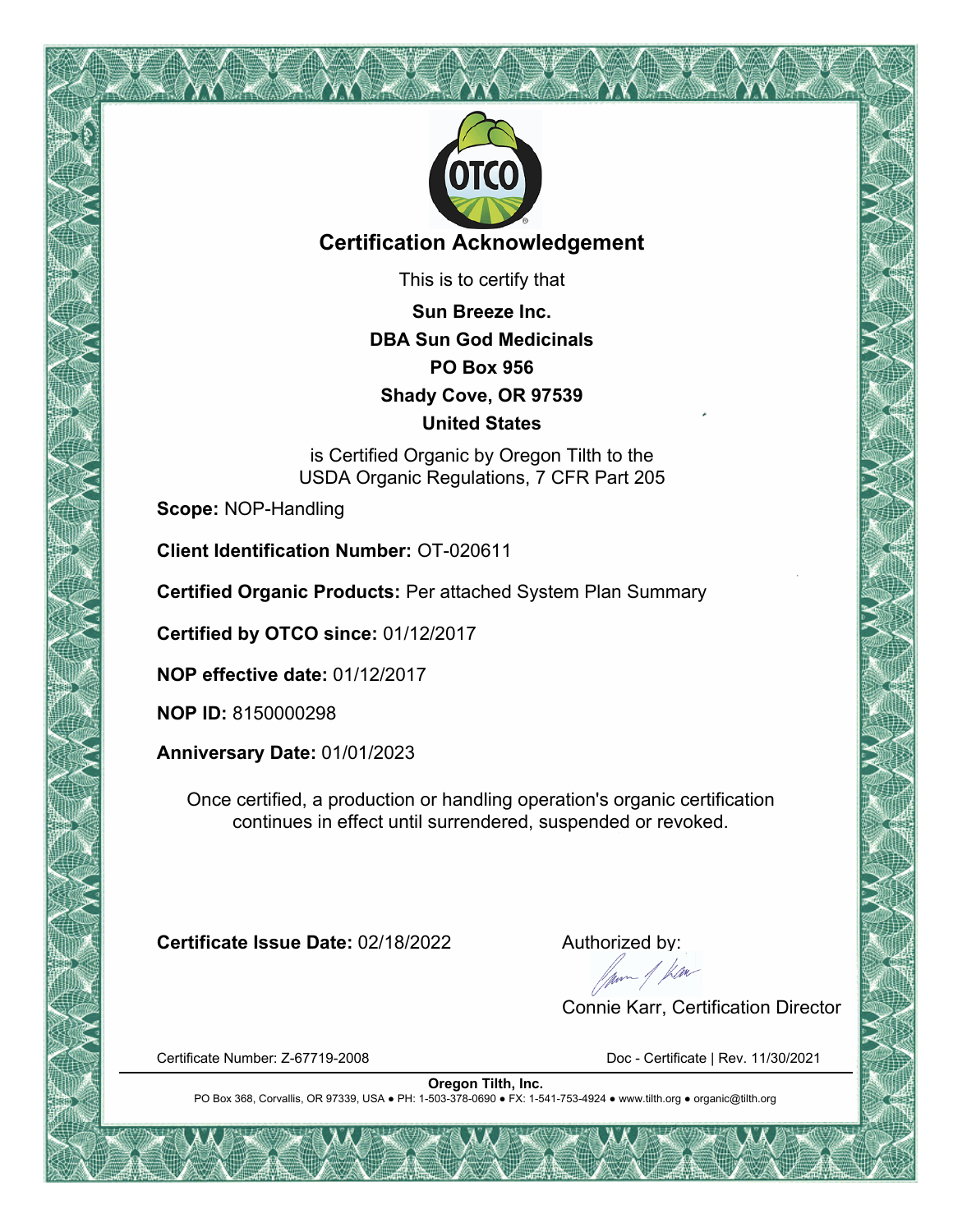

### **System Plan Summary**

**Sun Breeze Inc. DBA Sun God Medicinals PO Box 956 Shady Cove, OR 97539 United States**

**Client Identification Number:** OT-020611 **Certified by OTCO since:** 1/12/2017 **Certificate Issue Date:** 02/18/2022 **NOP ID:** 8150000298

#### **Location(s) and Facilities Inspected:**

| <b>Location/Facility Name</b> | <b>Address</b>                                        |
|-------------------------------|-------------------------------------------------------|
| Sun God Herbals               | 4894 N Runway Drive Ste. 104, Central Point, OR 97502 |

#### **Certified Product (100% Organic)**

| <b>Product</b>                                   | <b>Brands</b>             | <b>Compliance</b> |
|--------------------------------------------------|---------------------------|-------------------|
| Herbs_Spices_Seasonings:                         |                           |                   |
| Herbs Spices > Tea<br>Airmed Digestion Tea       | <b>Sun God Medicinals</b> | NOP-Handling      |
| Herbs_Spices > Tea<br>Eir Menopause Tea          | <b>Sun God Medicinals</b> | NOP-Handling      |
| Herbs Spices > Tea<br>Eir Moon Tea               | <b>Sun God Medicinals</b> | NOP-Handling      |
| Herbs Spices > Tea<br>Heka Happy Tea             | Sun God Medicinals        | NOP-Handling      |
| Herbs Spices > Tea<br><b>Heka Mental Ease</b>    |                           | NOP-Handling      |
| Herbs Spices > Tea<br>Heka Serenitea             | <b>Sun God Medicinals</b> | NOP-Handling      |
| Herbs Spices > Tea<br>Hercules Muscle Ease Tea   | <b>Sun God Medicinals</b> | NOP-Handling      |
| Herbs_Spices > Tea<br>Hypnos Sleep Tea           | <b>Sun God Medicinals</b> | NOP-Handling      |
| Herbs Spices > Tea<br>Panacea Cold & Flu Tea     | Sun God Medicinals        | NOP-Handling      |
| Herbs Spices > Tea<br>Panacea Detox Tea          | <b>Sun God Medicinals</b> | NOP-Handling      |
| Herbs_Spices > Tea<br>Panacea Immune Defense Tea | <b>Sun God Medicinals</b> | NOP-Handling      |

Certificate Number: Z-67719-2008 | Page 1 of 7 Doc - Certificate | Rev. 11/30/2021

**Oregon Tilth, Inc.**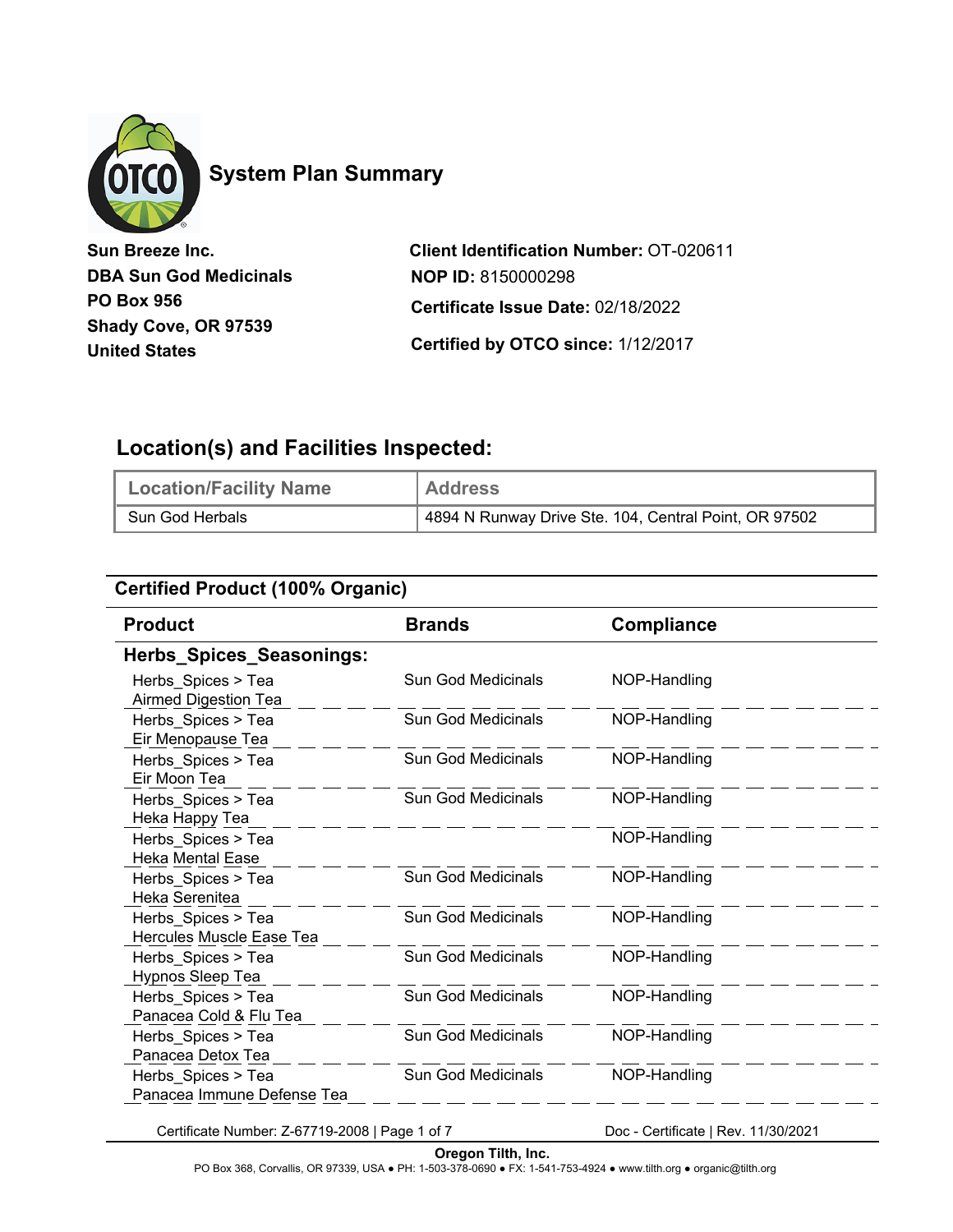| <b>Product</b>                                                    | <b>Brands</b>             | Compliance   |
|-------------------------------------------------------------------|---------------------------|--------------|
| <b>Health Products:</b>                                           |                           |              |
| Extracts > Hemp Extract<br>Ra Tincture Hemp Classic               | <b>Sun God Medicinals</b> | NOP-Handling |
| Extracts > Hemp Extract<br>Ra Tincture Hemp Classic - OM          | <b>Sun God Medicinals</b> | NOP-Handling |
| Extracts > Hemp Extract<br>Ra Tincture Hemp Indica                | Sun God Medicinals        | NOP-Handling |
| Extracts > Hemp Extract<br>Ra Tincture Hemp Indica - OM           | <b>Sun God Medicinals</b> | NOP-Handling |
| Extracts > Hemp Extract<br>Ra Tincture Hemp Sativa                | <b>Sun God Medicinals</b> | NOP-Handling |
| Extracts > Hemp Extract<br>Ra Tincture Hemp Sativa - OM           | <b>Sun God Medicinals</b> | NOP-Handling |
| Herbs > Medicinal Herbs<br><b>Hypnos Smoking Blend</b>            | <b>Sun God Medicinals</b> | NOP-Handling |
| Herbs > Medicinal Herbs<br><b>Quit Smoking Blend</b>              | <b>Sun God Medicinals</b> | NOP-Handling |
| Herbs > Medicinal Herbs<br><b>Transition Smoking Blend</b>        | Sun God Medicinals        | NOP-Handling |
| Herbs > Medicinal Herbs<br><b>Visionary Smoking Blend</b>         | <b>Sun God Medicinals</b> | NOP-Handling |
| Tinctures > Alfalfa Tincture                                      | <b>Sun God Medicinals</b> | NOP-Handling |
| Tinctures > Ashwagandha Tincture                                  | <b>Sun God Medicinals</b> | NOP-Handling |
| <b>Tinctures &gt; Black Cohosh Tincture</b>                       | <b>Sun God Medicinals</b> | NOP-Handling |
| <b>Tinctures &gt; Burdock Tincture</b>                            | Sun God Medicinals        | NOP-Handling |
| Tinctures > Calendula Tincture                                    | <b>Sun God Medicinals</b> | NOP-Handling |
| Tinctures > California Poppy<br>Tincture                          | Sun God Medicinals        | NOP-Handling |
| <b>Tinctures &gt; Catnip Tincture</b>                             | <b>Sun God Medicinals</b> | NOP-Handling |
| Tinctures > Chamomile Tincture                                    | Sun God Medicinals        | NOP-Handling |
| Tinctures > Chamomile Tincture<br><b>Fresh Chamomile Tincture</b> | Sun God Medicinals        | NOP-Handling |
| Tinctures > Chasteberry Tincture                                  | <b>Sun God Medicinals</b> | NOP-Handling |
| <b>Tinctures &gt; Cramp Bark Tincture</b>                         | <b>Sun God Medicinals</b> | NOP-Handling |
| Tinctures > Damiana Tincture                                      | Sun God Medicinals        | NOP-Handling |
| <b>Tinctures &gt; Dandelion Tincture</b>                          | <b>Sun God Medicinals</b> | NOP-Handling |
| Tinctures > Echinacea Tincture                                    | Sun God Medicinals        | NOP-Handling |
| <b>Tinctures &gt; Elder Flower Tincture</b>                       | Sun God Medicinals        | NOP-Handling |

Certificate Number: Z-67719-2008 | Page 2 of 7 Doc - Certificate | Rev. 11/30/2021

**Oregon Tilth, Inc.**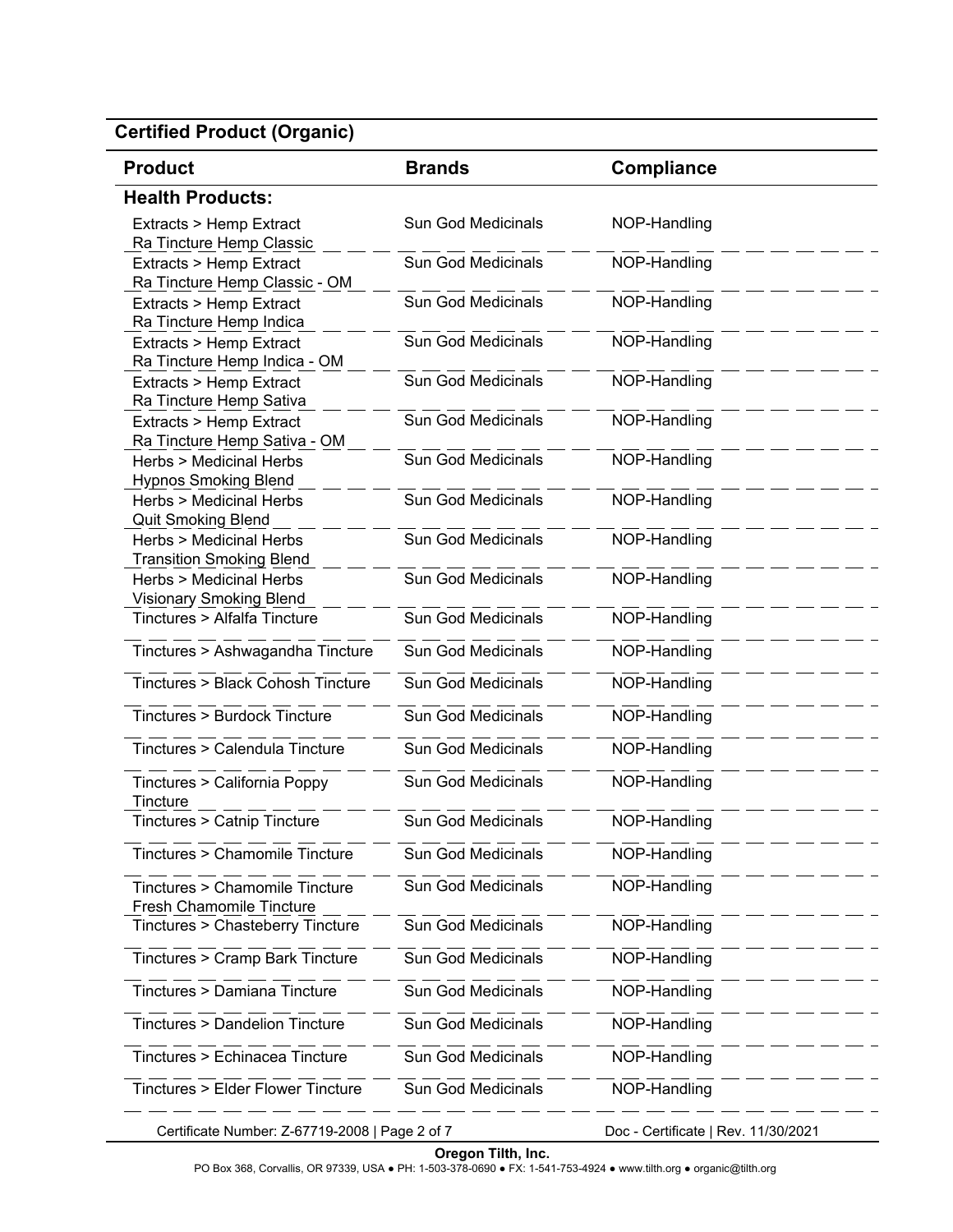| <b>Product</b>                                                           | <b>Brands</b>             | <b>Compliance</b>                   |
|--------------------------------------------------------------------------|---------------------------|-------------------------------------|
| <b>Tinctures &gt; Fennel Tincture</b>                                    | <b>Sun God Medicinals</b> | NOP-Handling                        |
| Tinctures > Hawthorn Tincture                                            | <b>Sun God Medicinals</b> | NOP-Handling                        |
| Tinctures > Hops Tincture                                                | <b>Sun God Medicinals</b> | NOP-Handling                        |
| Tinctures > Hyssop Tincture                                              | <b>Sun God Medicinals</b> | NOP-Handling                        |
| Tinctures > Lady's Mantle Tincture                                       | <b>Sun God Medicinals</b> | NOP-Handling                        |
| Tinctures > Lavender Tincture                                            | <b>Sun God Medicinals</b> | NOP-Handling                        |
| Tinctures > Lemon Balm Tincture                                          | <b>Sun God Medicinals</b> | NOP-Handling                        |
| Tinctures > Lemon Balm Tincture<br>Fresh Lemon Balm Tincture             | Sun God Medicinals        | NOP-Handling                        |
| <b>Tinctures &gt; Licorice Tincture</b>                                  | <b>Sun God Medicinals</b> | NOP-Handling                        |
| <b>Tinctures &gt; Marshmallow Tincture</b>                               | <b>Sun God Medicinals</b> | NOP-Handling                        |
| <b>Tinctures &gt; Motherwort Tincture</b>                                | <b>Sun God Medicinals</b> | NOP-Handling                        |
| <b>Tinctures &gt; Mullein Tincture</b>                                   | <b>Sun God Medicinals</b> | NOP-Handling                        |
| Tinctures > Nettle Leaf Tincture                                         | <b>Sun God Medicinals</b> | NOP-Handling                        |
| <b>Tinctures &gt; Nettle Leaf Tincture</b><br>Fresh Nettle Leaf Tincture | Sun God Medicinals        | NOP-Handling                        |
| <b>Tinctures &gt; Oats Tincture</b><br>Fresh Milky Oat Tops              | Sun God Medicinals        | NOP-Handling                        |
| <b>Tinctures &gt; Oats Tincture</b><br>Oatstraw                          | Sun God Medicinals        | NOP-Handling                        |
| <b>Tinctures &gt; Passion Flower Tincture</b>                            | <b>Sun God Medicinals</b> | NOP-Handling                        |
| <b>Tinctures &gt; Peppermint Tincture</b>                                | Sun God Medicinals        | NOP-Handling                        |
| <b>Tinctures &gt; Plantain Tincture</b>                                  | Sun God Medicinals        | NOP-Handling                        |
| Tinctures > Raspberry Tincture                                           | <b>Sun God Medicinals</b> | NOP-Handling                        |
| <b>Tinctures &gt; Red Clover Tincture</b>                                | Sun God Medicinals        | NOP-Handling                        |
| Tinctures > Reishi Tincture                                              | Sun God Medicinals        | NOP-Handling                        |
| <b>Tinctures &gt; Skullcap Tincture</b>                                  | <b>Sun God Medicinals</b> | NOP-Handling                        |
| Tinctures > Skullcap Tincture<br>Fresh Skullcap Tincture                 | <b>Sun God Medicinals</b> | NOP-Handling                        |
| Tinctures > St. John's Wort Tincture                                     | <b>Sun God Medicinals</b> | NOP-Handling                        |
| Tinctures > St. John's Wort Tincture<br>Fresh St. John's Wort Tincture   | Sun God Medicinals        | NOP-Handling                        |
| <b>Tinctures &gt; Tincture Blend</b><br><b>Airmed Appetite Tincture</b>  | Sun God Medicinals        | NOP-Handling                        |
| Certificate Number: Z-67719-2008   Page 3 of 7                           |                           | Doc - Certificate   Rev. 11/30/2021 |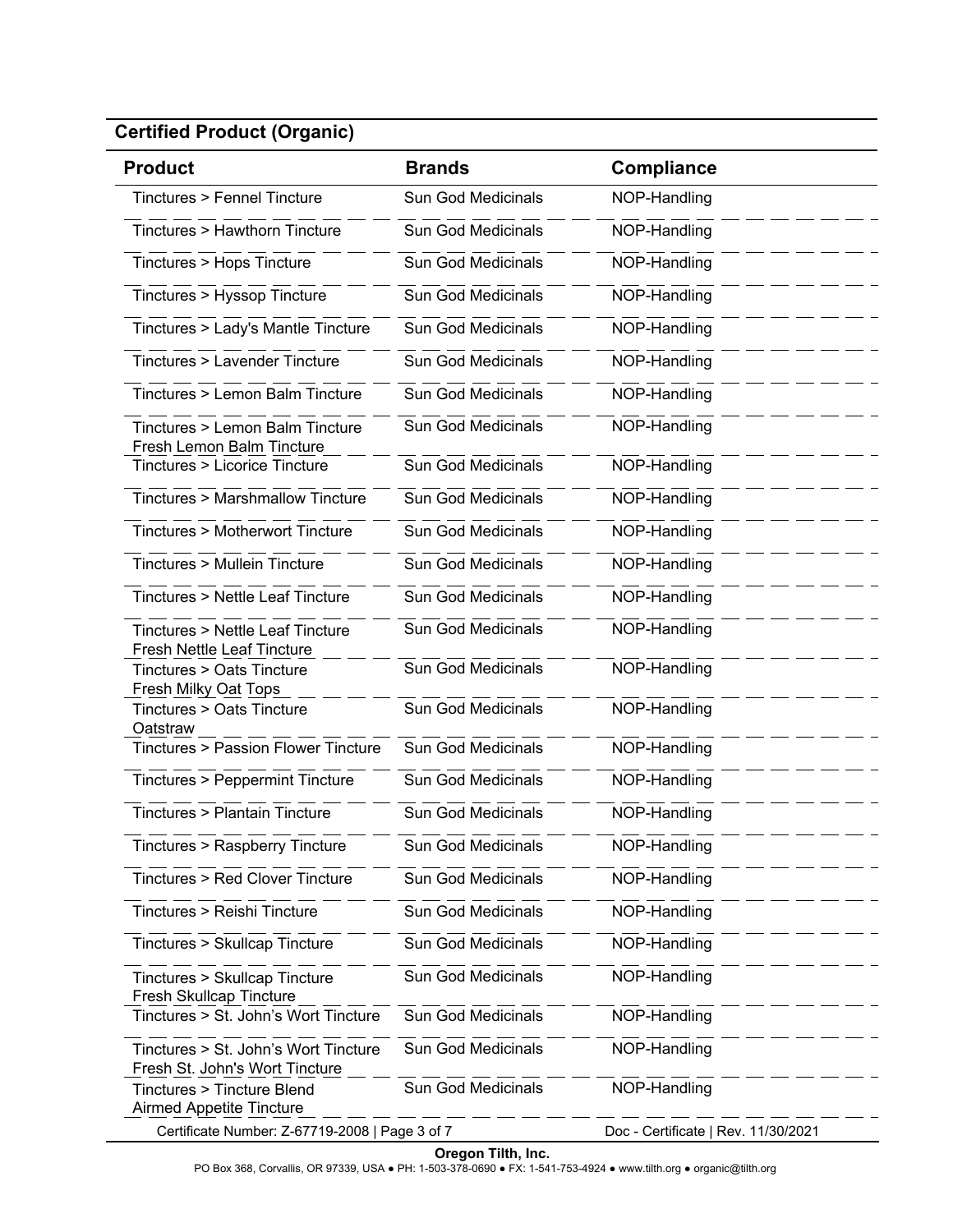| <b>Product</b>                                                                | <b>Brands</b>             | <b>Compliance</b>                   |
|-------------------------------------------------------------------------------|---------------------------|-------------------------------------|
| Tinctures > Tincture Blend<br><b>Airmed Nausea</b>                            | <b>Sun God Medicinals</b> | NOP-Handling                        |
| <b>Tinctures &gt; Tincture Blend</b><br>Aja Relief Tincture                   | <b>Sun God Medicinals</b> | NOP-Handling                        |
| Tinctures > Tincture Blend<br>Aja Tension Tincture                            | <b>Sun God Medicinals</b> | NOP-Handling                        |
| Tinctures > Tincture Blend<br>Aja Tincture Hemp Indica                        | <b>Sun God Medicinals</b> | NOP-Handling                        |
| <b>Tinctures &gt; Tincture Blend</b><br>Aja Tincture Hemp Indica- OM          | <b>Sun God Medicinals</b> | NOP-Handling                        |
| <b>Tinctures &gt; Tincture Blend</b><br>Aja Tincture Hemp Sativa              | <b>Sun God Medicinals</b> | NOP-Handling                        |
| <b>Tinctures &gt; Tincture Blend</b><br>AjaTincture Hemp Sativa - OM          | Sun God Medicinals        | NOP-Handling                        |
| <b>Tinctures &gt; Tincture Blend</b><br>Eir Menopause Tincture                | <b>Sun God Medicinals</b> | NOP-Handling                        |
| <b>Tinctures &gt; Tincture Blend</b><br>Eir Menopause Tincture Hemp           | <b>Sun God Medicinals</b> | NOP-Handling                        |
| Tinctures > Tincture Blend<br>Eir Menopause Tincture Hemp - OM                | <b>Sun God Medicinals</b> | NOP-Handling                        |
| <b>Tinctures &gt; Tincture Blend</b><br>Eir Moon Tincture                     | <b>Sun God Medicinals</b> | NOP-Handling                        |
| <b>Tinctures &gt; Tincture Blend</b><br>Eir Moon Tincture Hemp                | <b>Sun God Medicinals</b> | NOP-Handling                        |
| <b>Tinctures &gt; Tincture Blend</b><br>Eir Moon Tincture Hemp - OM           | <b>Sun God Medicinals</b> | NOP-Handling                        |
| <b>Tinctures &gt; Tincture Blend</b><br>Heka Calm & Peace Tincture            | <b>Sun God Medicinals</b> | NOP-Handling                        |
| Tinctures > Tincture Blend<br><b>Heka Mental Ease Tincture</b>                | <b>Sun God Medicinals</b> | NOP-Handling                        |
| Tinctures > Tincture Blend<br>Heka Tincture Hemp Sativa                       | <b>Sun God Medicinals</b> | NOP-Handling                        |
| Tinctures > Tincture Blend<br>Heka Tincture Hemp Sativa - OM                  | <b>Sun God Medicinals</b> | NOP-Handling                        |
| <b>Tinctures &gt; Tincture Blend</b><br><b>Hercules Muscle Ease Tincture</b>  | Sun God Medicinals        | NOP-Handling                        |
| <b>Tinctures &gt; Tincture Blend</b><br>Hercules Tincture Hemp Indica         | <b>Sun God Medicinals</b> | NOP-Handling                        |
| <b>Tinctures &gt; Tincture Blend</b><br>Hercules Tincture Hemp Sativa         | Sun God Medicinals        | NOP-Handling                        |
| <b>Tinctures &gt; Tincture Blend</b><br>Hercules Tincture Hemp Sativa -<br>OM | <b>Sun God Medicinals</b> | NOP-Handling                        |
| <b>Tinctures &gt; Tincture Blend</b><br><b>Hypnos Sleep Tincture</b>          | Sun God Medicinals        | NOP-Handling                        |
| Tinctures > Tincture Blend<br>Hypnos Tincture Hemp Indica                     | Sun God Medicinals        | NOP-Handling                        |
| Certificate Number: Z-67719-2008   Page 4 of 7                                |                           | Doc - Certificate   Rev. 11/30/2021 |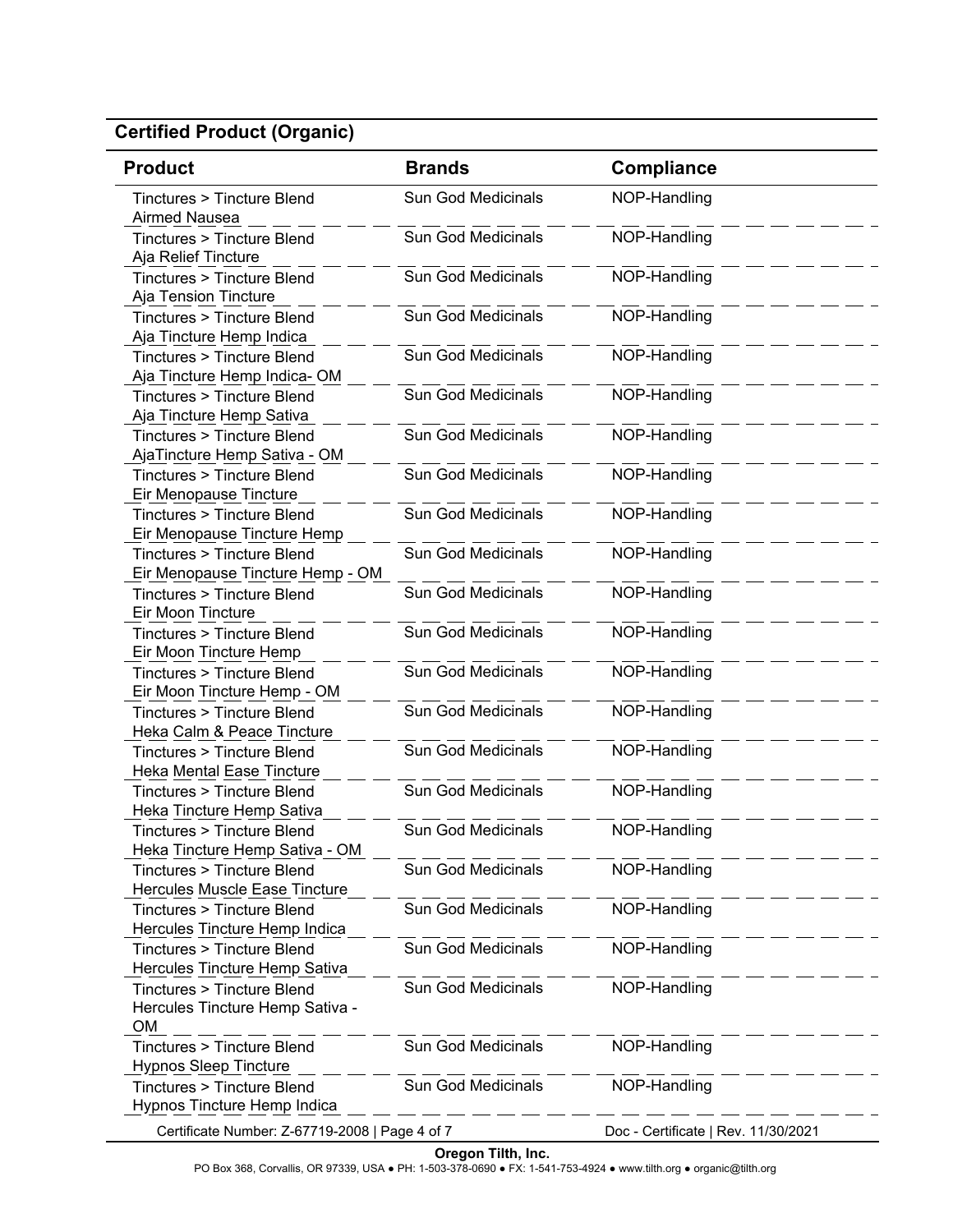| <b>Product</b>                                                           | <b>Brands</b>             | <b>Compliance</b> |
|--------------------------------------------------------------------------|---------------------------|-------------------|
| Tinctures > Tincture Blend<br>Hypnos Tincture Hemp Indica-OM             | <b>Sun God Medicinals</b> | NOP-Handling      |
| Tinctures > Tincture Blend<br>Panacea Cold & Flu Tincture                | <b>Sun God Medicinals</b> | NOP-Handling      |
| <b>Tinctures &gt; Tincture Blend</b><br>Panacea Detox Tincture           | <b>Sun God Medicinals</b> | NOP-Handling      |
| Tinctures > Tincture Blend<br>Panacea Immune Defense Tincture            | <b>Sun God Medicinals</b> | NOP-Handling      |
| <b>Tinctures &gt; Tincture Blend</b><br>Panacea Tincture Hemp Sativa     | <b>Sun God Medicinals</b> | NOP-Handling      |
| <b>Tinctures &gt; Tincture Blend</b><br>PanaceaTincture Hemp Sativa - OM | <b>Sun God Medicinals</b> | NOP-Handling      |
| <b>Tinctures &gt; Tincture Blend</b><br>Virtus Men's Health Tincture     | <b>Sun God Medicinals</b> | NOP-Handling      |
| <b>Tinctures &gt; Tulsi Tincture</b>                                     | <b>Sun God Medicinals</b> | NOP-Handling      |
| Tinctures > Valerian Root Tincture                                       | <b>Sun God Medicinals</b> | NOP-Handling      |
| Tinctures > Valerian Root Tincture<br>Fresh Valerian Root Tincture       | <b>Sun God Medicinals</b> | NOP-Handling      |
| Tinctures > White Willow Bark<br>Tincture                                | <b>Sun God Medicinals</b> | NOP-Handling      |
| Tinctures > Wild Cherry Tincture                                         | Sun God Medicinals        | NOP-Handling      |
| <b>Tinctures &gt; Yarrow Tincture</b>                                    | <b>Sun God Medicinals</b> | NOP-Handling      |
| Herbs_Spices_Seasonings:                                                 |                           |                   |
| Herbs Spices > Tea<br>Airmed Loss of Appetite Tea                        | Sun God Medicinals        | NOP-Handling      |
| Herbs_Spices > Tea<br>Airmed Nausea Tea                                  | <b>Sun God Medicinals</b> | NOP-Handling      |
| Herbs_Spices > Tea<br>Heka Anxiety & Stress Tea                          | <b>Sun God Medicinals</b> | NOP-Handling      |
| Herbs_Spices > Tea<br>Heka Child's Tea                                   | <b>Sun God Medicinals</b> | NOP-Handling      |
| Herbs Spices > Tea<br>Hercules Muscle Spasm Tea                          | Sun God Medicinals        | NOP-Handling      |
| Herbs_Spices > Tea<br>Panacea Essiac Tea                                 | Sun God Medicinals        | NOP-Handling      |
| Herbs_Spices > Tea<br>Virtus Men's Health Tea                            | Sun God Medicinals        | NOP-Handling      |
| Oils_Oleoresins:                                                         |                           |                   |
| Oils > Hemp Oil<br>Indica                                                | Sun God Medicinals        | NOP-Handling      |
| Oils > Hemp Oil<br>Sativa<br>Parsonal Cara:                              | Sun God Medicinals        | NOP-Handling      |

**Personal Care:**

Certificate Number: Z-67719-2008 | Page 5 of 7 Doc - Certificate | Rev. 11/30/2021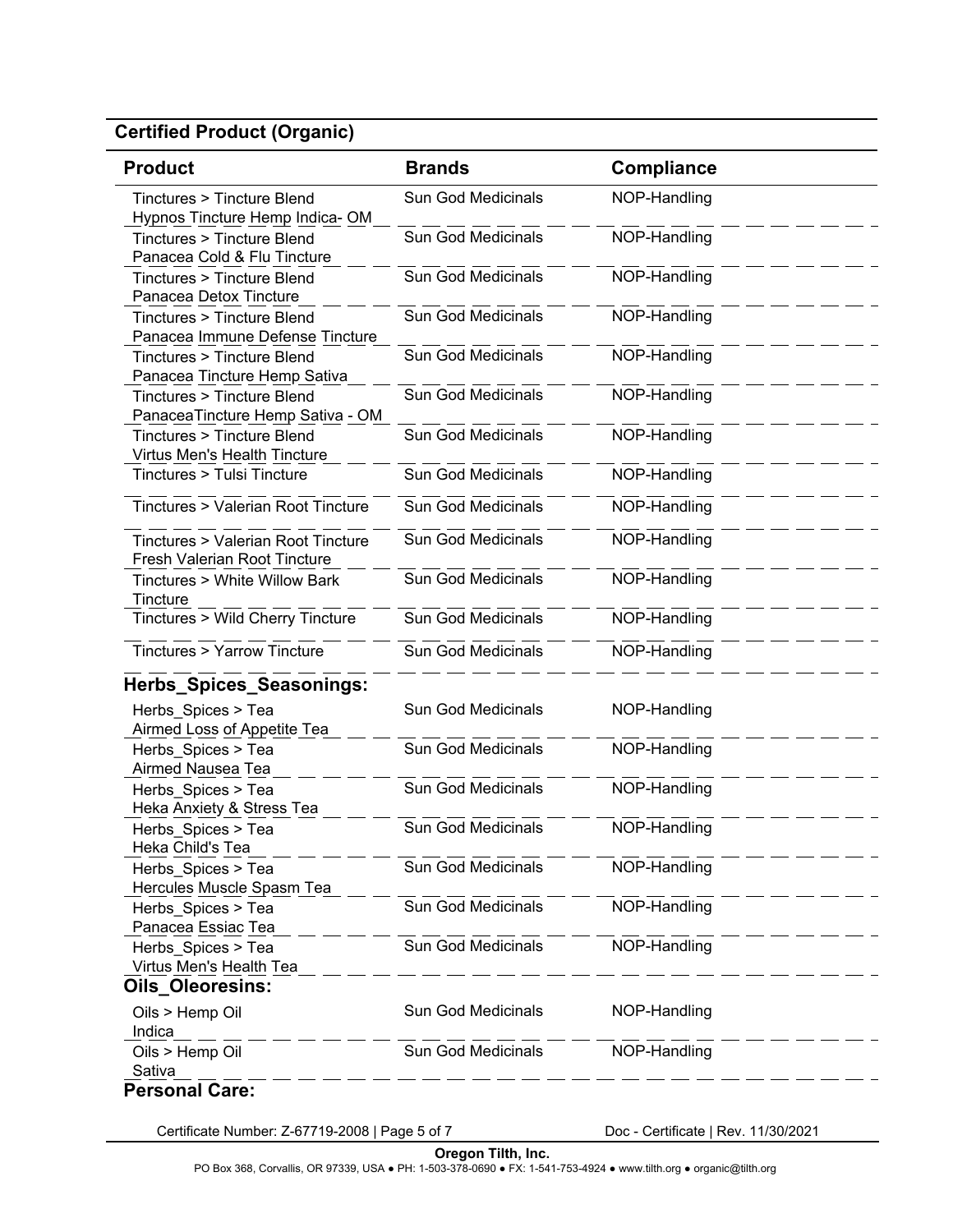| <b>Product</b>                                                          | <b>Brands</b>             | <b>Compliance</b> |
|-------------------------------------------------------------------------|---------------------------|-------------------|
| Lotion Moisturizers > Salve<br>Aja All-Purpose Salve 3.5 ounce -<br>OM. | <b>Sun God Medicinals</b> | NOP-Handling      |
| Lotion Moisturizers > Salve<br>Aja Joint Salve 1 ounce - OM             | Sun God Medicinals        | NOP-Handling      |
| Lotion Moisturizers > Salve<br>Hercules Salve 1 ounce                   | <b>Sun God Medicinals</b> | NOP-Handling      |
| Lotion Moisturizers > Salve<br>Hercules Salve 1 ounce - OM              | <b>Sun God Medicinals</b> | NOP-Handling      |
| Lotion Moisturizers > Salve<br>Hercules Salve 3.5 ounce                 | <b>Sun God Medicinals</b> | NOP-Handling      |
| Lotion Moisturizers > Salve<br>Hercules Salve 3.5 ounce - OM            | <b>Sun God Medicinals</b> | NOP-Handling      |
| Oils > Oil Blend<br>Airmed Pet Oil                                      | <b>Sun God Medicinals</b> | NOP-Handling      |
| Oils > Oil Blend<br>Aja Infused Herb Oil                                | <b>Sun God Medicinals</b> | NOP-Handling      |
| Oils > Oil Blend<br>Aja Pet Oil                                         | <b>Sun God Medicinals</b> | NOP-Handling      |
| Oils > Oil Blend                                                        | <b>Sun God Medicinals</b> | NOP-Handling      |
| Aja Pet Oil Level 1 Light Hemp<br>Oils > Oil Blend                      | <b>Sun God Medicinals</b> | NOP-Handling      |
| Aja Pet Oil Level 2 Medium Hemp<br>Oils > Oil Blend                     | <b>Sun God Medicinals</b> | NOP-Handling      |
| Aja Pet Oil Level 3 Equine<br>Oils > Oil Blend                          | <b>Sun God Medicinals</b> | NOP-Handling      |
| Aja Pet Oil Level 3 Super Hemp<br>Oils > Oil Blend                      | <b>Sun God Medicinals</b> | NOP-Handling      |
| Heka Infused Herb Oil<br>Oils > Oil Blend                               | <b>Sun God Medicinals</b> | NOP-Handling      |
| Heka Pet Oil<br>Oils > Oil Blend                                        | <b>Sun God Medicinals</b> | NOP-Handling      |
| Heka Pet Oil Level 1 Light Hemp<br>Oils > Oil Blend                     | Sun God Medicinals        | NOP-Handling      |
| Heka Pet Oil Level 2 Medium Hemp<br>Oils > Oil Blend                    | <b>Sun God Medicinals</b> | NOP-Handling      |
| Heka Pet Oil Level 3 Equine<br>Oils > Oil Blend                         | Sun God Medicinals        | NOP-Handling      |
| Heka Pet Oil Level 3 Super Hemp<br>Oils > Oil Blend                     | Sun God Medicinals        | NOP-Handling      |
| Hercules Infused Herb Oil<br>Oils > Oil Blend                           | <b>Sun God Medicinals</b> | NOP-Handling      |
| Hercules Pet Oil<br>Oils > Oil Blend                                    | Sun God Medicinals        | NOP-Handling      |
| Hercules Pet Oil Level 2 Medium<br>Hemp                                 |                           |                   |

Certificate Number: Z-67719-2008 | Page 6 of 7 Doc - Certificate | Rev. 11/30/2021